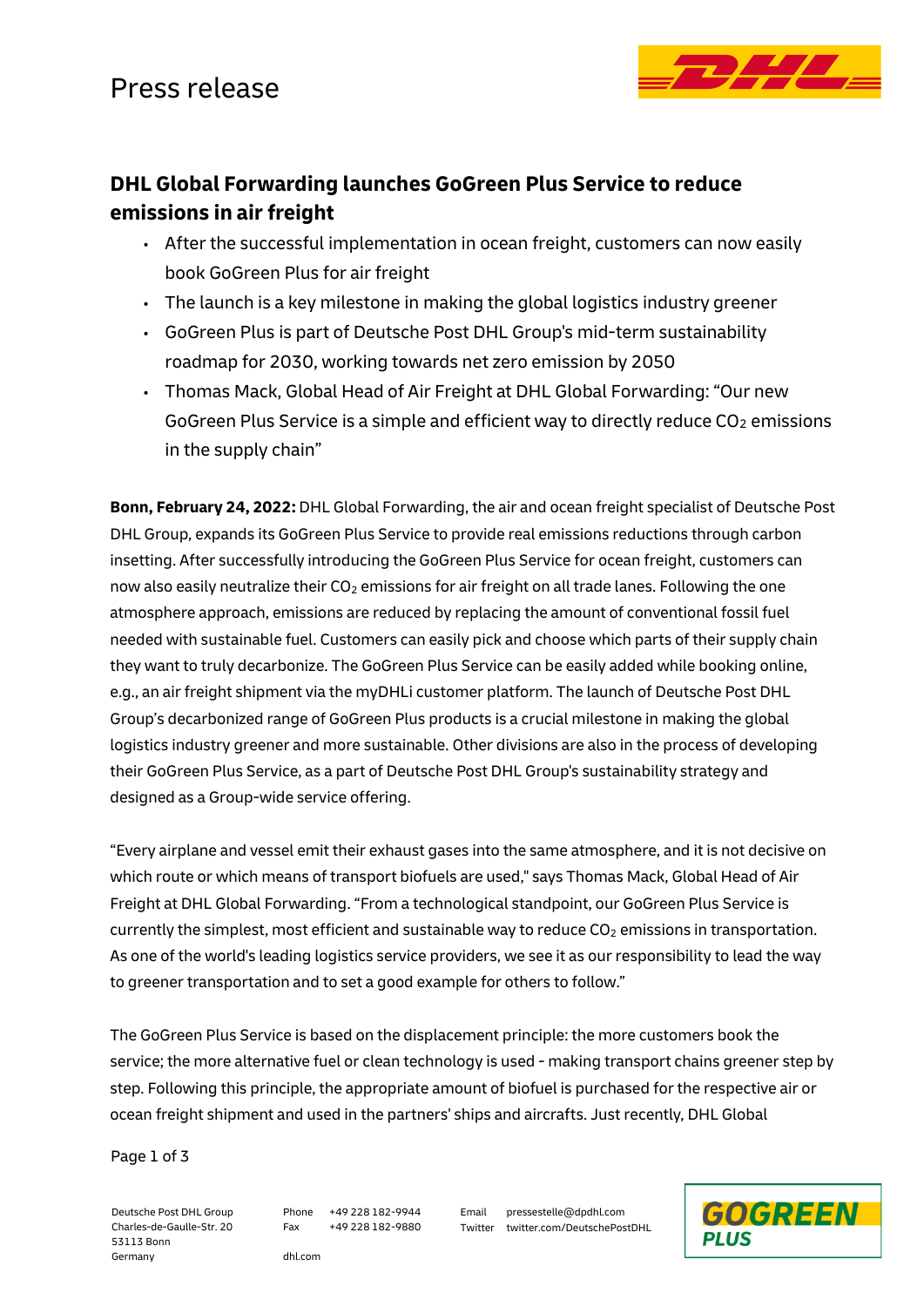## Press release



Forwarding ordered large volumes of sustainable aviation fuel through Air France KLM Martinair Cargo and United Airlines' Eco Skies Alliance. The emission reductions also help DHL's customers to work towards their climate targets. With the "Book & Claim" mechanism, DHL can pass on the benefits of lower greenhouse gas emissions (Scope 3 emissions) to its customers.

With the mission to achieve net-zero emissions by 2050 ("Mission 2050"), Deutsche Post DHL Group strives for clean operations for climate protection. The new product offering GoGreen Plus is part of the Group's mid-term sustainability roadmap for 2030 and contributes to the sub-target of having at least 30 percent of fuel requirements covered by sustainable fuels. To reduce  $CO<sub>2</sub>$  emissions in line with the Paris Climate Agreement, the Group will spend €7 billion in sustainable fuel and clean technologies by 2030.

**– End –**

You can find the press release for download as well as further information on [dpdhl.com/pressreleases](https://www.dpdhl.com/pressreleases)

**Media Contact:** Deutsche Post DHL Group Media Relations David Stoeppler Phone: +49 228 182-9944 E-mail: pressestelle@dpdhl.com

On the Internet: [dpdhl.com/press](https://www.dpdhl.com/press) Follow us at: [twitter.com/DeutschePostDHL](https://www.twitter.com/DeutschePostDHL)

**DHL –** The logistics company for the world

**DHL** is the leading global brand in the logistics industry. Our DHL divisions offer an unrivalled portfolio of logistics services ranging from national and international parcel delivery, e-commerce shipping and fulfillment solutions, international express, road, air and ocean transport to industrial supply chain management. With about 400,000 employees in more than 220 countries and territories worldwide, DHL connects people and businesses securely and reliably, enabling global sustainable trade flows. With specialized solutions for growth markets and industries including technology, life sciences and healthcare, engineering, manufacturing & energy, auto-mobility, and retail, DHL is decisively positioned as "The logistics company for the world."